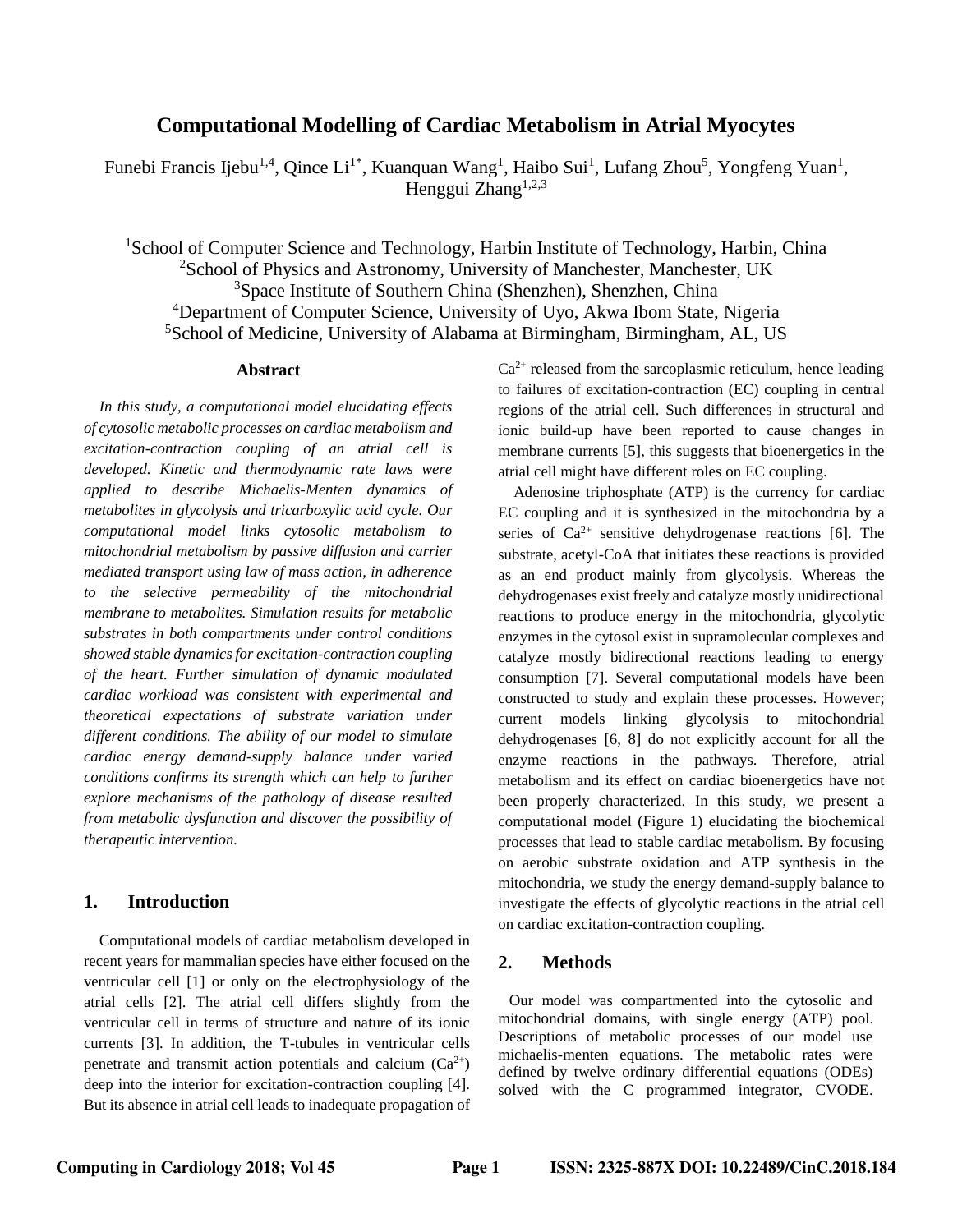

Figure 1: Schematics of our computational model of cardiac metabolism. Glucose enters the cytosol through the glucose transporter. This inflowing glucose quickly undergoes phosphorylation and gets converted over the series of steps terminating at pyruvate. This end product is then transported by the pyruvate transporter into the mitochondria, where pyruvate dehydrogenas e (PDH) oxidizes it to acetyl-CoA which combines with oxaloacetate to initiate dehydrogenase reactions resulting in cellular ATP production.

Due to reversibility in some glycolytic reactions, the enzyme rates in these reactions were defined as in equation 1, fulfilling laws of mass action and thermodynamic equilibrium. Reactions catalyzed by phosphoglucoisomerase, triose phosphate isomerase, glyceraldehyde 3-phosphate dehydrogenase, phosphoglycerate kinase, phosphoglycerate mutase and enolase were modeled in this form.

$$
V_E = \frac{V_{mf} \frac{[S_1]}{K_{m}^{S1}} \cdot \frac{[S_2]}{K_{m}^{S2}} - V_{mr} \frac{[P_1]}{K_{m}^{P1}} \cdot \frac{[P_2]}{K_{m}^{P2}}}{1 + \frac{[S_1]}{K_{m}^{S1}} + \frac{[S_2]}{K_{m}^{S2}} + \frac{[S_1]}{K_{m}^{S1}} \cdot \frac{[S_2]}{K_{m}^{S2}} + \frac{[P_1]}{K_{m}^{P1}} + \frac{[P_2]}{K_{m}^{P2}} + \frac{[P_1]}{K_{m}^{P1}} \cdot \frac{[P_2]}{K_{m}^{P2}}} \tag{1}
$$

where,  $V_E$  is the rate of enzyme,  $[S_1]$ ,  $[S_2]$  and  $[P_1]$ ,  $[P_2]$  are substrates and products concentrations respectively.  $V_{mf}$  and  $V_{mr}$  are maximum forward and reverse rates of the reaction respectively, while  $K_m$  is the Michaelis constant of the corresponding element.

Equation 2 was used to define irreversible reactions such as reactions catalyzed by hexokinase, phosphofructokinase, aldolase, and pyruvate kinase.

$$
V_E = \frac{V_{mf} \cdot \frac{[S_1]}{K_m^{S1}} \cdot \frac{[S_2]}{K_m^{S2}}}{1 + \frac{[S_1]}{K_m^{S1}} + \frac{[S_2]}{K_m^{S2}} + \frac{[S_1]}{K_m^{S1}} \cdot \frac{[S_2]}{K_m^{S2}}} \tag{2}
$$

When competitive product inhibition was reported for a reversible or irreversible reaction, the component  $(1 + \frac{[P]}{[P]}$  $\frac{1}{K_i^P}$ was incorporated into the denominator of the equation; where  $[P]$  is the concentration of the product and  $K_i^P$  is the inhibition constant. Glucose uptake into the cytosol was modeled as in Bakker model [9] while pyruvate transporter was modified from Teusink model [10]. For both transporters, passive diffusion was assumed. However, to model the membrane impermeable transport of cytosolic NADH to the mitochondria, the carrier mediated malateaspartate shuttle in previous study [11] was modified and integrated.

#### **3. Results**

All integrated substrates in both cytosol and mitochondria attained steady state within the first fifty seconds of simulation and maintained this peak throughout the simulation time (Figure 1). The stability in dynamics of metabolites and ATP satisfies the demand-supply balance of energy in the cell under physiological conditions. Under this state, the energy produced from cardiac metabolism is used for mechanical work, ionic homeostasis, signaling, and synthesis of various cellular molecules. Therefore, any unwarranted alteration to this metabolic stability leads to changes in the electrical and mechanical activities of the heart which may cause various cardiac disease conditions.



Figure 2: Steady state simulation results for glycolytic substrates and mitochondrial NADH.

Theoretically, cardiac work rate should be minimal and fairly stable during rest, as is also predicted by our present model, however, in cases of shock and sudden fright; cardiac energy demands are abrupt and requires immediate response. Our model simulated both conditions and the results for the glycolytic and TCA cycle substrates responses is as presented in figure 4 and figure 5 respectively. Rest and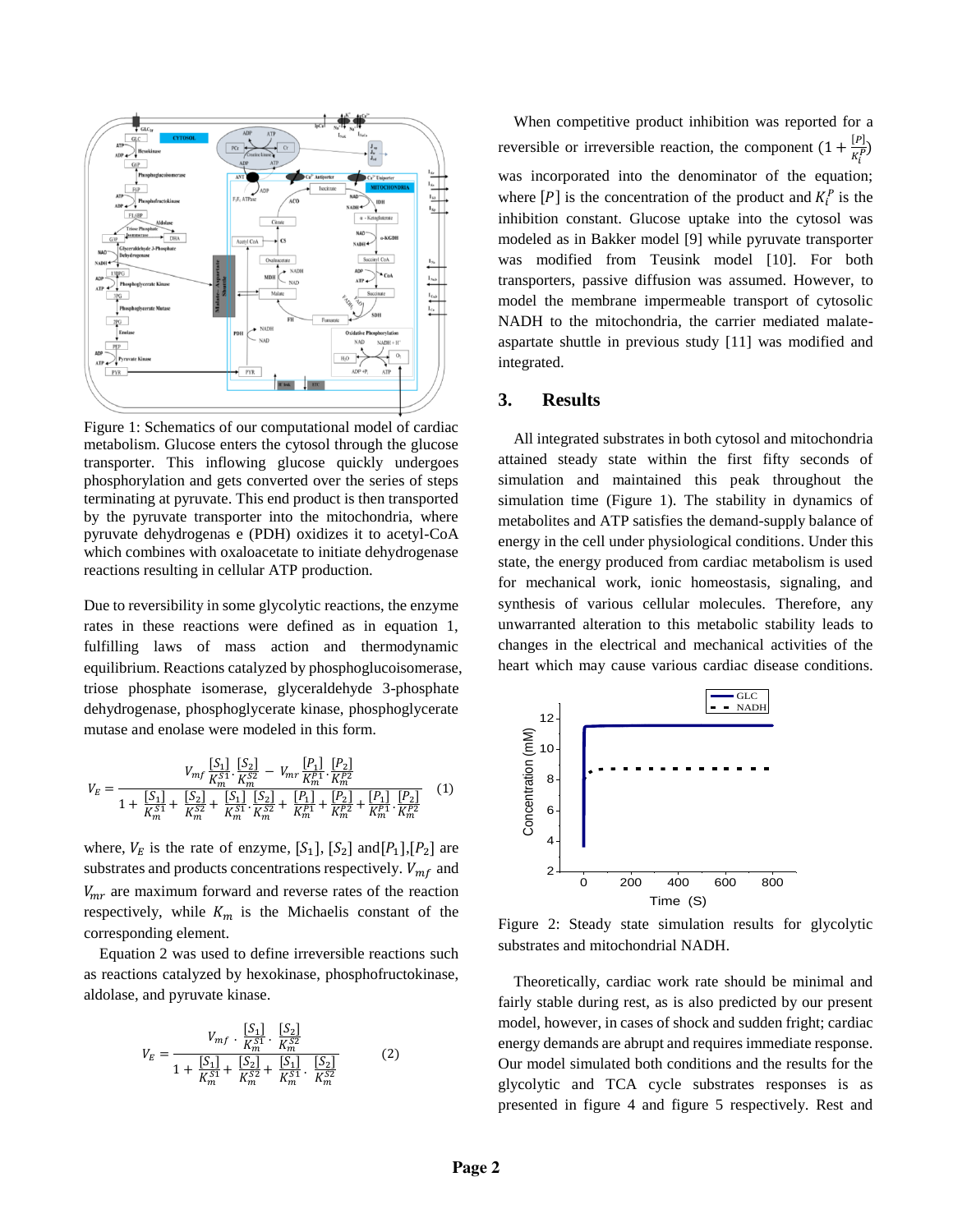exercise or fright conditions were simulated by dynamic switch of cardiac pacing frequency as described in Figure 4, the 0.25Hz corresponds to normal pacing of the heart, while 2.0Hz represents exercise or fright condition which results in increased cardiac workload and energy demand. The increase in glucose transporter rate is reflected by the increase in glucose concentration while all other glycolytic substrates concentration decreased (Figure 4). This glucose dynamics agrees with experimentally observed results in guinea pig heart [6], and in spontaneously hypertensive rat myocytes [12].

When the work load increases, energy production decreases as shown in Figure 4A and cardiac efficiency reduces. The decrease in the efficiency of utilizing energy for mechanical work affects the potential of the heart to perform ionic homeostasis because the mechanical work of the heart and its ionic homeostasis are strongly linked by a complex set of electrical and biochemical mechanisms [13, 14]. Therefore, a sustained pacing of the heart at a high frequency over a longer period might result in a cardiac collapse descriptive of cardiovascular disease conditions like heart failure and atrial fibrillation. When the work load increases, a large overshoot of mitochondrial NADH in our model may be a result of the parallel activation of the malate-aspartate shuttle integrated in our model but absent in previous models [15]. The activation of the NADH shuttle increases the proton influx from the cytosol, hence, the reduced undershoot and relatively larger overshoot.



Figure 3: Glycolytic substrates and mitochondrial pyruvate response to modulated cardiac workload, with 0.25Hz (0-100S, and 300-800S) as baseline frequency and 2.0Hz (100-300S) as high frequency.